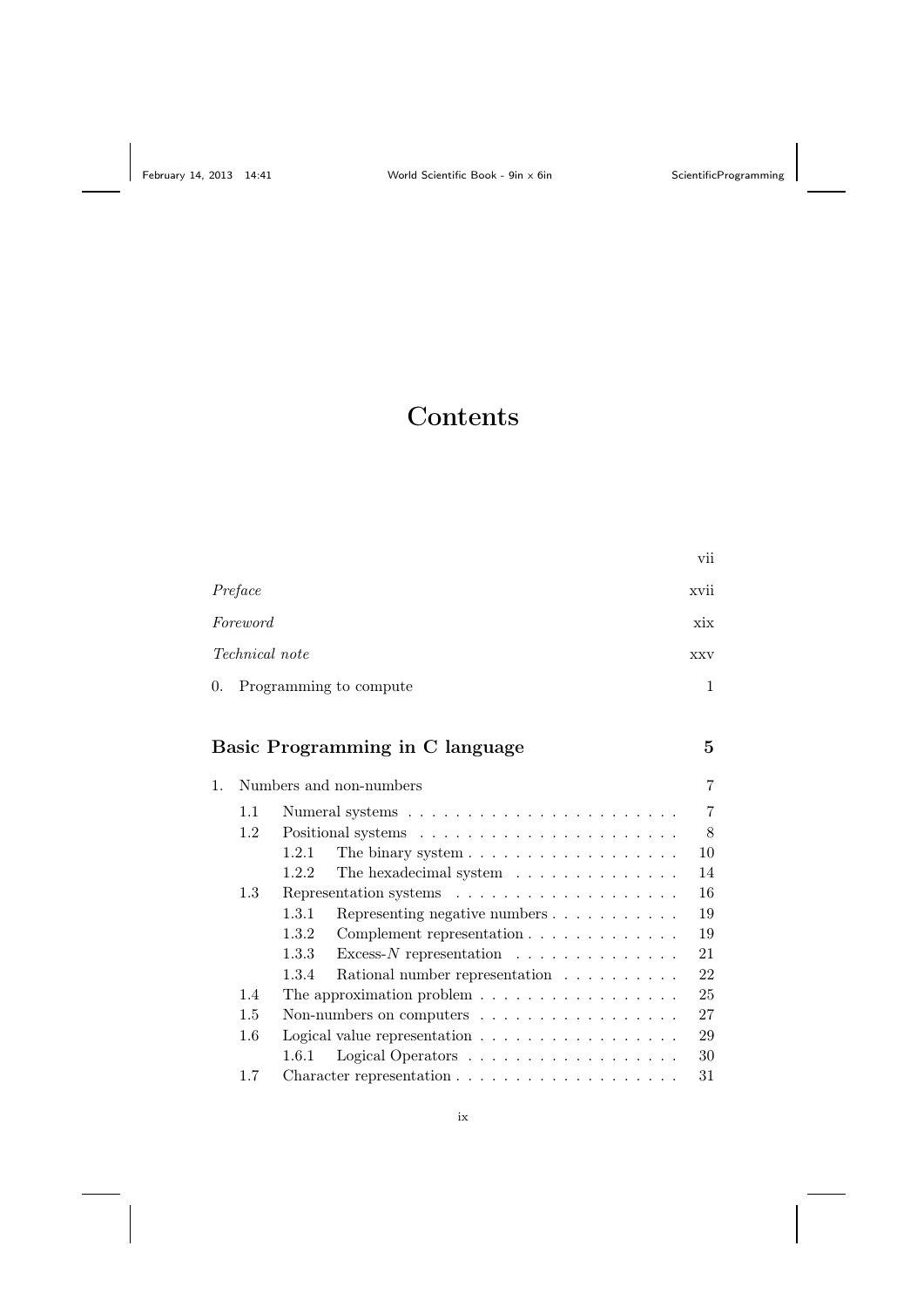## 1.7.1 Character strings . . . . . . . . . . . . . . . . . . 32 1.7.2 The ASCII code . . . . . . . . . . . . . . . . . . . 32 1.7.3 UNICODE . . . . . . . . . . . . . . . . . . . . . . 33 1.8 Representing other information . . . . . . . . . . . . . . . 34 2. Programming languages 37 2.1 The necessity of a programming language  $\ldots \ldots \ldots$  37 2.2 High-level languages and elementary statements . . . . . . 43 2.2.1 The assembly language  $\dots \dots \dots \dots \dots \dots$  44 2.3 The role of the compiler . . . . . . . . . . . . . . . . . . . 46 2.3.1 Interpreters and compilers . . . . . . . . . . . . . 47 2.4 The linker . . . . . . . . . . . . . . . . . . . . . . . . . . . 49 2.5 Procedural and object-oriented languages . . . . . . . . . 52 2.6 Why C? . . . . . . . . . . . . . . . . . . . . . . . . . . . . 55 2.7 History and characteristics of the C language . . . . . . . . 57 2.8 C compilers in their environment . . . . . . . . . . . . . . . 58 2.8.1 Linux and Windows . . . . . . . . . . . . . . . . . 60 2.8.2 A first example, in Linux:  $\sec$   $\ldots \ldots \ldots \ldots$  61 2.8.3 Compiling C in Windows . . . . . . . . . . . . . . . 64 3. Basics of C Programs 65 3.1 Starting to program . . . . . . . . . . . . . . . . . . . . . 66 3.2 Statements, variables, types . . . . . . . . . . . . . . . . . 67 3.3 Operators . . . . . . . . . . . . . . . . . . . . . . . . . . . 71 3.3.1 Arithmetic Operators . . . . . . . . . . . . . . . . 72  $3.3.2$  Logical operators  $\dots \dots \dots \dots \dots \dots \dots \dots$  77 3.3.3 Other operators . . . . . . . . . . . . . . . . . . . 78 3.4 Input/Output for beginners . . . . . . . . . . . . . . . . . 80 3.5 Preprocessor directives . . . . . . . . . . . . . . . . . . . . 84 3.6 Notes on library functions . . . . . . . . . . . . . . . . . . 87 3.7 First applications . . . . . . . . . . . . . . . . . . . . . . . 89 4. Logic management 93 4.1 Flow control . . . . . . . . . . . . . . . . . . . . . . . . . . 94 4.1.1 Nonlinear flows . . . . . . . . . . . . . . . . . . . 96 4.2 Taking a decision . . . . . . . . . . . . . . . . . . . . . . . 97 4.2.1 if/else . . . . . . . . . . . . . . . . . . . . . . . . . 99 4.2.2 The selection operator . . . . . . . . . . . . . . . 102

### x Scientific Programming: C–Language, algorithms and models in science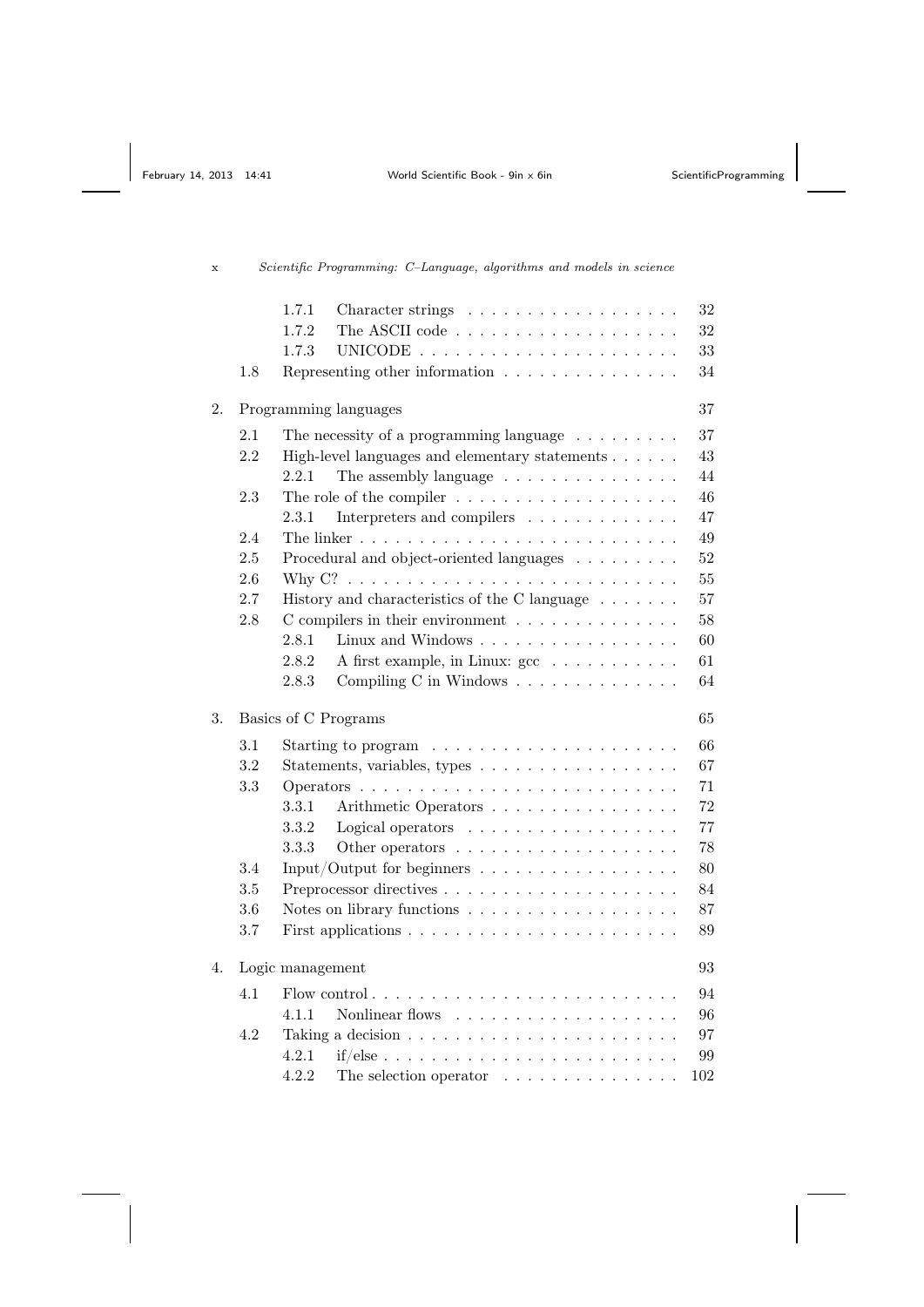#### Contents xi

|    | 4.3       | Iterations<br>the contract of the contract of the contract of the contract of the contract of the contract of the contract of<br>4.3.1<br>The factorial $\ldots \ldots \ldots \ldots \ldots \ldots \ldots$ | 102<br>108 |
|----|-----------|------------------------------------------------------------------------------------------------------------------------------------------------------------------------------------------------------------|------------|
|    |           | 4.3.2<br>Solving equations $\ldots \ldots \ldots \ldots \ldots$                                                                                                                                            | 109        |
|    |           | 4.3.3<br>Searching prime numbers                                                                                                                                                                           | 113        |
|    | 4.4       | Deprecated statements $\dots \dots \dots \dots \dots \dots \dots \dots$                                                                                                                                    | 114        |
|    | 4.5       |                                                                                                                                                                                                            | 116        |
|    |           |                                                                                                                                                                                                            |            |
| 5. |           | Fundamental data structures                                                                                                                                                                                | 123        |
|    | 5.1       |                                                                                                                                                                                                            | 124        |
|    | 5.2       | Algorithms with arrays                                                                                                                                                                                     | 126        |
|    |           | 5.2.1<br>Sorting: Bubblesort                                                                                                                                                                               | 128        |
|    |           | 5.2.2                                                                                                                                                                                                      | 130        |
|    | 5.3       |                                                                                                                                                                                                            | 132        |
|    | 5.4       | Solving systems of linear equations $\ldots \ldots \ldots \ldots$                                                                                                                                          | 133        |
|    | 5.5       | Generating random numbers                                                                                                                                                                                  | 137        |
|    | 5.6       | Character strings $\ldots \ldots \ldots \ldots \ldots \ldots \ldots \ldots$                                                                                                                                | 140        |
|    |           | 5.6.1                                                                                                                                                                                                      | 140        |
|    |           | 5.6.2<br>$I/O$ of character strings                                                                                                                                                                        | 141        |
|    |           | 5.6.3<br>Multidimensional strings and arrays                                                                                                                                                               | 143        |
|    |           |                                                                                                                                                                                                            |            |
| 6. | Pointers  |                                                                                                                                                                                                            | 149        |
|    | 6.1       | Pointers and pointed variables                                                                                                                                                                             | 149        |
|    | 6.2       | Arrays and pointers in $C \ldots \ldots \ldots \ldots \ldots \ldots$                                                                                                                                       | 153        |
|    |           | 6.2.1<br>The const qualifier $\ldots \ldots \ldots \ldots \ldots \ldots$                                                                                                                                   | 156        |
|    |           | 6.2.2                                                                                                                                                                                                      | 158        |
|    | 6.3       |                                                                                                                                                                                                            | 159        |
|    | 6.4       |                                                                                                                                                                                                            | 162        |
|    | 6.5       |                                                                                                                                                                                                            | 163        |
|    |           | 6.5.1                                                                                                                                                                                                      | 165        |
|    | 6.6       |                                                                                                                                                                                                            | 167        |
|    | 6.7       |                                                                                                                                                                                                            | 168        |
|    |           | 6.7.1                                                                                                                                                                                                      | 174        |
|    |           |                                                                                                                                                                                                            |            |
| 7. | Functions |                                                                                                                                                                                                            | 177        |
|    | 7.1       | Declaration and definition $\ldots \ldots \ldots \ldots \ldots \ldots$                                                                                                                                     | 177        |
|    |           | 7.1.1                                                                                                                                                                                                      | 182        |
|    | 7.2       |                                                                                                                                                                                                            | 184        |
|    | 7.3       | Pointers and array parameters                                                                                                                                                                              | 189        |
|    |           |                                                                                                                                                                                                            |            |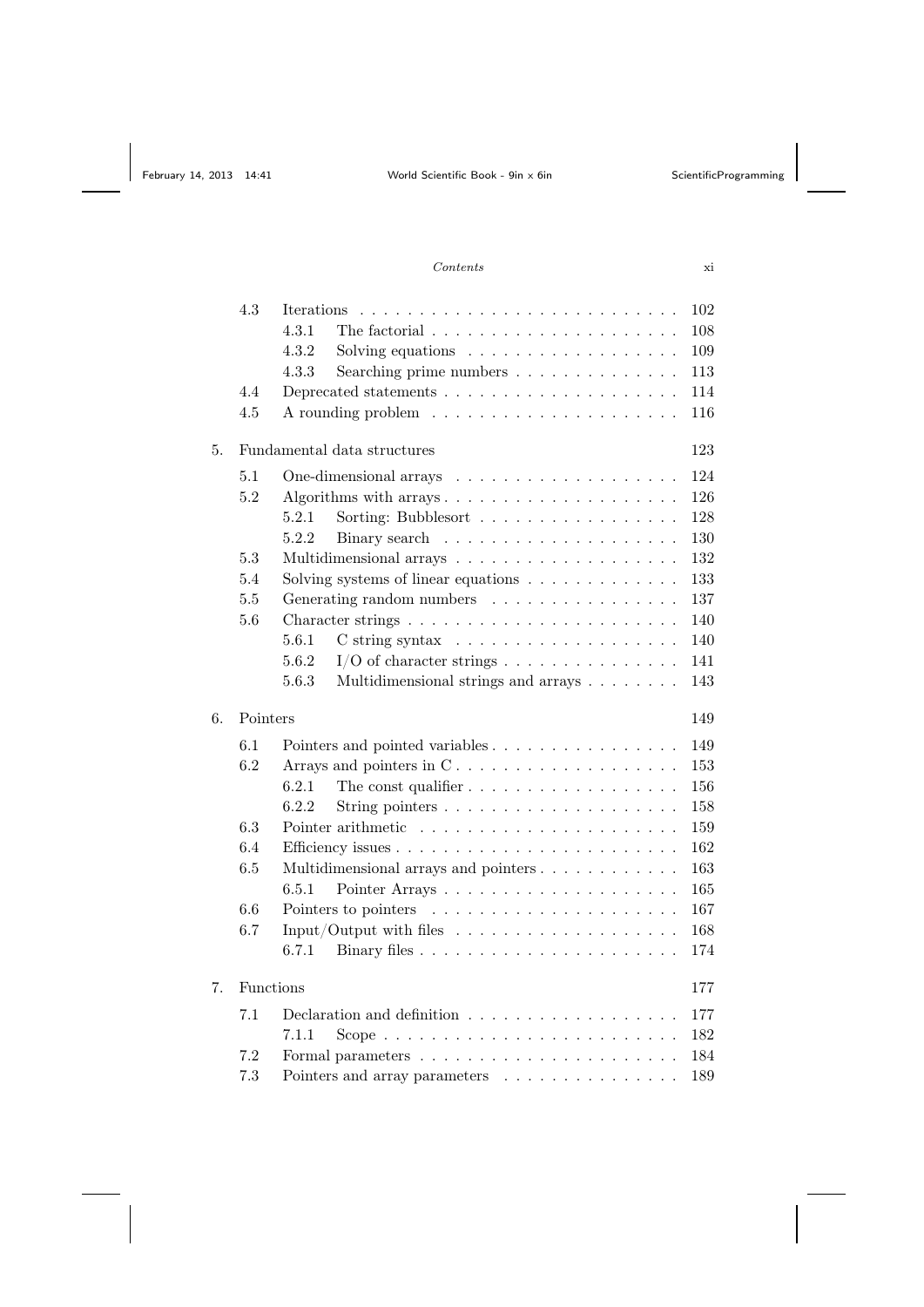### xii Scientific Programming: C–Language, algorithms and models in science

|     |      | 7.3.1<br>Array in input and output                                                 | 190     |
|-----|------|------------------------------------------------------------------------------------|---------|
|     |      | 7.3.2<br>Passing multidimensional arrays                                           | 194     |
|     |      | 7.3.3<br>Global and local variables                                                | 197     |
|     | 7.4  |                                                                                    | 198     |
|     |      | 7.4.1<br>Histograms                                                                | 198     |
|     |      | Computing the $\chi^2$ of a distribution<br>7.4.2                                  | 203     |
|     |      | Programming style and reusability $\ldots \ldots \ldots$<br>7.4.3                  | $205\,$ |
|     | 7.5  |                                                                                    | 206     |
|     | 7.6  |                                                                                    | 207     |
| 8.  |      | Numerical interpolation and integration                                            | 211     |
|     | 8.1  |                                                                                    | 211     |
|     |      | Determining the parameters of a function $\ldots$ .<br>8.1.1                       | 213     |
|     |      | 8.1.2<br>Interpolation with Lagrange polynomials                                   | $217\,$ |
|     | 8.2  |                                                                                    | $221\,$ |
|     |      | The rectangle rule $\ldots \ldots \ldots \ldots \ldots \ldots$<br>8.2.1            | 223     |
|     |      | 8.2.2<br>The midpoint method $\ldots \ldots \ldots \ldots \ldots$                  | 225     |
|     |      | The trapezoid rule $\ldots \ldots \ldots \ldots \ldots \ldots$<br>8.2.3            | 226     |
|     |      | Other integration methods<br>8.2.4                                                 | 229     |
|     | 8.3  | The Monte Carlo method                                                             | 234     |
|     |      | 8.3.1                                                                              | 236     |
|     |      |                                                                                    | 239     |
|     |      | Advanced programming and simple algorithms                                         |         |
| 9.  |      | Integrating differential equations                                                 | 241     |
|     | 9.1  | The harmonic oscillator $\dots \dots \dots \dots \dots \dots \dots$                | 241     |
|     | 9.2  | Integration algorithms $\ldots \ldots \ldots \ldots \ldots \ldots \ldots$          | 245     |
|     |      | 9.2.1<br>Euler and Euler-Cromer: convergence and stability                         | 247     |
|     |      | Other methods: midpoint and leapfrog<br>9.2.2                                      | 252     |
|     |      | Physical results of a simple integration $\dots \dots$<br>9.2.3                    | 254     |
|     | 9.3  | The struct $\ldots \ldots \ldots \ldots \ldots \ldots \ldots \ldots \ldots \ldots$ | 259     |
|     | 9.4  | A complete program as a simple example                                             | 262     |
| 10. |      | In-depth examination of differential equations                                     | 271     |
|     | 10.1 | More algorithms                                                                    | 271     |
|     |      | Verlet and self-starting Verlet<br>10.1.1                                          | 272     |
|     |      | 10.1.2<br>Predictor-corrector and Runge-Kutta $\ldots \ldots$                      | 274     |
|     |      | 10.1.3<br>Stability analysis                                                       | 276     |